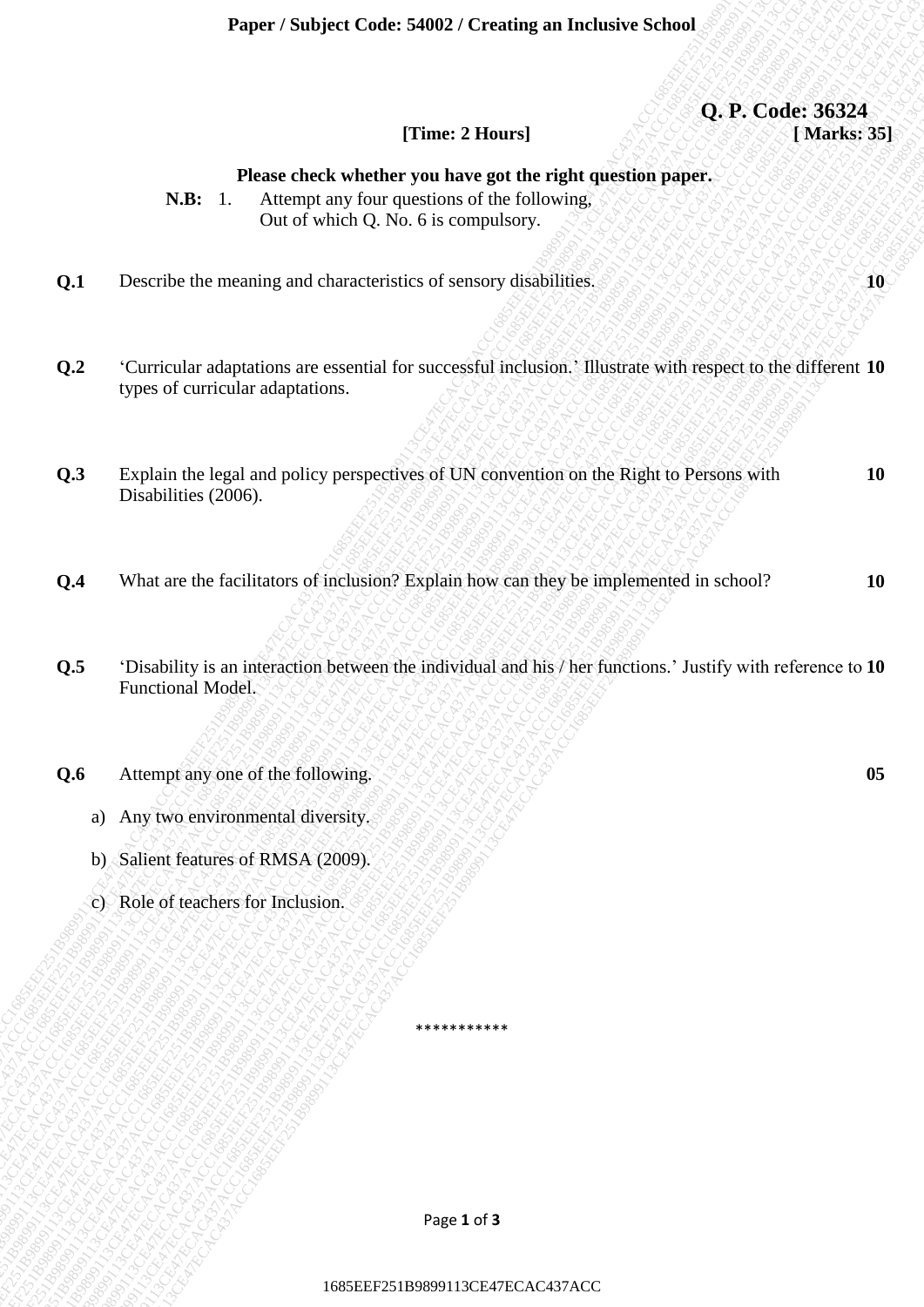**Q. P. Code: 36324**

 **(मराठी अनुवाद)**

## [**वेळ: २ तास**] [**गुण: ३५**]

- प्र.१ संवेदक अक्षमतेचा अर्थ आणि वैशिष्ट्यांचे वर्णन करा. २००६ २*००६ कर बाली कर कर कर कर कर कर क*र रहर
- 1685EEF251B9899113CE47ECAC437ACC1685EEF251B9899113CE47ECAC437ACC1685EEF251B9899113CE47ECAC437ACC1685EEF251B9899113CE47ECAC437ACC1685EEF251B9899113CE47ECAC437ACC1685EEF251B9899113CE47ECAC437ACC (are the system of the system of the system of the system of the system of the system of the system of the system of the system of the system of the system of the system of the system of the system of the system of the sy 16899113CE47ECAC437ACC1685EEF261B989113CE47ECAC437ACC2437ACC2437ACC2437ACC2437ACC2437ACC2437ACC2437ACC2437ACC2437ACC2437ACC2437ACC2437ACC2437ACC2437ACC2437ACC2437ACC2437ACC2437ACC2437ACC2437ACC2437ACC2437ACC2437ACC2437ACC2 Fagor / Subject Cades S4082 / Creating an inclusive School<br>
(1795: 9-17 Code: 36324<br>
(1795: 9-17 Code: 36324<br>
(1795: 9-17 Code: 36324<br>
(1795: 9-17 Code: 36324<br>
17.4 Circles acrescent and also after the main of the main of Puper / Subject Code: 54902 / Creating an Inclusive School<br>
(4785)<br>
(4785)<br>
(4785)<br>
(4786)<br>
(4789)<br>
(4786)<br>
(4789)<br>
(4789)<br>
(4789)<br>
(4789)<br>
(4789)<br>
(4789)<br>
(4789)<br>
(478999113CE47ECAC437ACC1687ACC16862EEF231B9899113CE47ECA Paper / Subject Crain: S4882 / Creating an Tachesive School<br>
(1785: 2491)<br>
(1785: 2491)<br>
1682: 249113C<br>
1784: Contract and Arthur Gibben 21 access Active Subject School (1889)<br>
1784: Contract and Activity of the Subject S Proper: Sentjert Code: E4802 / Creating an Includes School<br>
(1787) (2006 AGE434<br>
(1787) (2006 Age431 and only adopted and only and only and only and only and only and only and only and only a<br>
37.2 and an entirely and onl Paper / Sonbyet Cade: S4082 / Creating an Tuchusive School<br>
(1886)<br>
(1888)<br>
(1888)<br>
18.2 doing squadra and solicity disconneith sappear simplers.<br>
18.3 doing squadra and solicity disconneith sappear simplers.<br>
18.3 doing Paper / Sonbyet Cade: S4082 / Creating an Tuchusive School<br>
(1886)<br>
(1888)<br>
(1888)<br>
18.2 doing squadra and solicity disconneith sappear simplers.<br>
18.3 doing squadra and solicity disconneith sappear simplers.<br>
18.3 doing Paper / Sonbyet Cade: S4082 / Creating an Tuchusive School<br>
(1886)<br>
(1888)<br>
(1888)<br>
18.2 doing squadra and solicity disconneith sappear simplers.<br>
18.3 doing squadra and solicity disconneith sappear simplers.<br>
18.3 doing Paper / Sonbyet Cade: S4082 / Creating an Tuchusive School<br>
(1886)<br>
(1888)<br>
(1888)<br>
18.2 doing squadra and solicity disconneith sappear simplers.<br>
18.3 doing squadra and solicity disconneith sappear simplers.<br>
18.3 doing Figure / Studyer Code: 54802 / Creating an Inclusive School<br>
(1787. 2016. 36324<br>
(1787. 2016. 36324<br>
(1787. 2016. 36324<br>
1782. 2016. 3899113. and and the state of the state of the state of the state of the state of the st Paper / Subject Code: 54002 / Creating an Inclusive School<br>
(D. P. Code: 36324<br>
(POTS) segment<br>
(Sue, 2011)<br>
2.2<br>
1685 and the substitute of substitute of the substitute of the substitute of the substitute of the substitu 29per / Subject Coole: SHO27 Cevening an Inchesive School<br>
(P. P. Coole: 36324<br>
(Pres subsets of a of a first principal vertex one.<br>
27. The concentrate of a first principal vertex one.<br>
27. The concentrate of a first pri Paper / Subject Croke 54012 / Creating an Inclusive School<br>
(O. P. Croke: 36324<br>
(O. P. Croke: 36324<br>
(The system of Subject Area<br>
17.4 The system of Subject Area<br>
17.4 The system of the distribution of the system of the 1999173 (Subject Cracks 54002 / Creating an Inclusive Schnool<br>
1985: 1987<br>
1988: 1987<br>
1988: 1989<br>
1989: 1989<br>
1989: 1989 113 Center of Subject 1989<br>
1989: 1989: 1989<br>
1989: 1989: 1989: 1989: 1989: 1989: 1989: 1989: 1989 198912 / Nobiject Cadac 54802 / Creating an Inclusive School<br>
(O. P. Code: 3632<br>
(CAC437ACC)<br>
25.2<br>
25.2<br>
25.2<br>
25.2<br>
25.2<br>
25.2<br>
25.2<br>
25.2<br>
25.2<br>
25.2<br>
25.2<br>
25.2<br>
25.2<br>
25.2<br>
29.2<br>
29.2<br>
29.2<br>
29.2<br>
29.2<br>
29.2<br>
29.2<br>
2 Pipper / Subject Code: 54062 / Creating am Inclusive School<br>
(3. P. Code: 363<br>
(3. P. Code: 363<br>
(3. P. Code: 364<br>
3. Price attention of any official particle attack and increase set if finds statement portunants<br>are exp 1685EEF251B9899113CE47ECAC437ACC1685EEF251B9899113CE47ECAC437ACC1685EEF251B9899113CE47ECAC437ACC1685EEF251B9899113CE47ECAC437ACC1685EEF251B9899113CE47ECAC437ACC1685EEF251B9899113CE47ECAC437ACC Paper / Subject Code: 54002 / Creating an Inclusive School<br>
9. P. Code: 3<br>
(arrall superior)<br>
22.4 Accord and and also displayed only and any other and and any other and any other and also displayed and are also<br>
23.4 Acc **प्र.२** "यशस्वी समावेशनासाठी अभ्यासक्रमीय अनुकूलन आवश्यक आहे." विविध प्रकारच्या अभ्यासक्रमीय अनुकूलनाच्या संदर्भात सोदाहरण लिहा. **१०**
	- प्र.३ संयुक्त राष्ट्र परिषदेच्या अक्षम व्यक्तींचे अधिकार अधिनियमाच्या (२००६) विधि आणि धोरणविषयक दृष्टीकोन स्पष्ट **१०** करा.
	- **प्र.४** समावेिनाचेसलु र्कतेका् आहेत? िाळेत त््ाची अमं लबजाविी किा प्रकारे करता ्ेईल हेस्पष् करा. **१०**
	- **प्र.५** "अक्षमता म्हणजे व्यक्ति आणि त्याचे किंवा तिचे कार्य यांच्यातील आंतरक्रिया होय." कार्यात्मक प्रतिमानाच्या संदर्भात स्पष्ट करा. **१०**
	- **प्र.६** खालीलपैकी कोित््ाही **एकावर** र्ोडक््ात णलहा. **०५**
		- अ) कोणत्याही दोन पर्यावरणीय विभिन्नता
		- ब) आर एम एस ए (२००९) ची मुख्य वैशिष्टे
		- क) समावेशनात शिक्षकाची भूमिका

Page **2** of **3**

\*\*\*\*\*\*\*\*\*\*\*\*\*\*\*\*\*